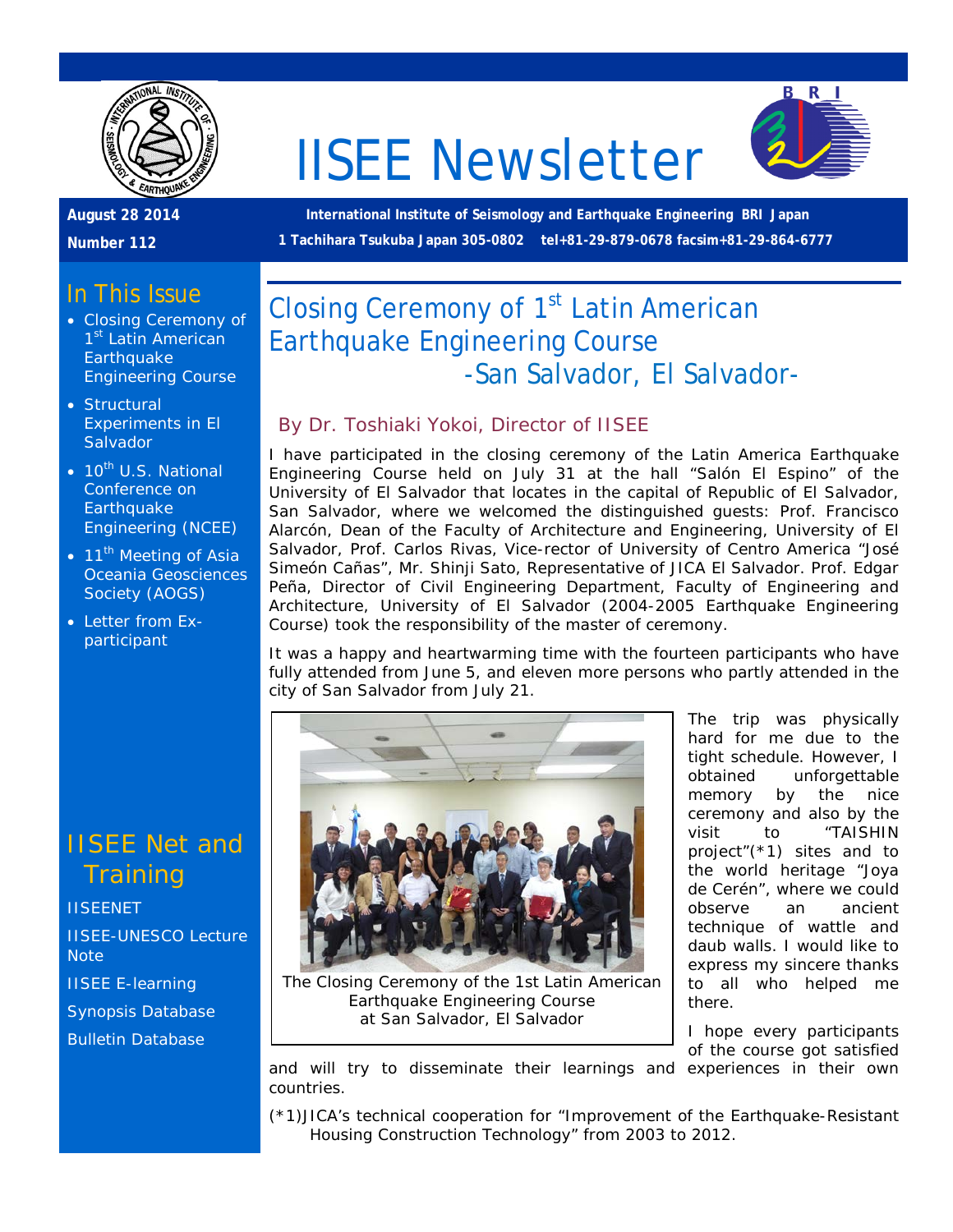### **Earthquakes**

[The 2011 off the Pacific](http://iisee/special2/20110311tohoku.htm)  [coast of Tohoku](http://iisee/special2/20110311tohoku.htm)  **[Earthquake](http://iisee/special2/20110311tohoku.htm)** 

[Reports of Recent](http://iisee/quakes.htm)  **[Earthquakes](http://iisee/quakes.htm)** 

[Utsu Catalog](http://iisee/utsu/index_eng.html)

[Earthquake Catalog](http://iisee/eqcat/Top_page_en.htm)

### **Call for Papers**

IISEE Bulletin is now accepting submissions of papers for the seismology, earthquake engineering, and tsunami. Developing countries are targeted, but are not limited.

Your original papers will be reviewed by the editorial members and some experts.

NO submission fee is need.

Try to challenge!!



## Structural Experiments in El Salvador -The Oversea Program in 1<sup>st</sup> Latin American Earthquake Engineering Course-

*By Mr. Mizuo Inukai, IISEE Chief Research Engineer*

At the latter 2 weeks of the first Latin American Earthquake Engineering Course, the oversea program in El Salvador was executed. I would like to report it to you here. The venues of it were the University of El Salvador (UES) and "José Simeón Cañas" Central American University (UCA) located in San Salvador, El Salvador.

It was held from 21 July to 31 July. The lectures are mainly composed of the



Photo 1: Preparation of loading to the large scale wall specimen confined concrete brick masonry (white part in right side) in the UCA laboratory

participation in the structural<br>experiments whose specimens are experiments whose specimens are produced by the materials used in El Salvador. All participants were given these lectures by the professors in UES and in UCA in order to learn the progress of the collapse by the assumed earthquake loads of a part of building structures like the confined concrete brick masonry walls. These structural experiments are based on the research results and the facilities in Projects by the Japan International Cooperation Agency (JICA) for El Salvador from 2003 to 2012, named as "TAISHIN Project," and the large scale specimens, materials test pieces are designated and loaded by

the high level technology of professors and facilities in UES and in UCA before they are collapsed appropriately.

Photo 1 shows the preparation of loading to the large scale wall specimen confined concrete brick masonry in a UCA laboratory. All participants were dealing with these experiments much carefully and the questions or discussions were very fruitful.

Photo 2 shows the preparation of loading to the wall specimen confined concrete brick masonry in a UES laboratory. In this experiment, the participants helped to attach the displacement transducers, and dealt with the automatic measuring or the crack sketching actively.

After the tests, the summary of test results was presented by professors, and the building codes for confined masonry structures in each country were also presented generally by participants to exchange the latest technical information.



Photo 2: Preparation of loading to the wall specimen confined concrete brick masonry in the UES laboratory

Moreover, the study trips were executed with the cooperation of JICA El Salvador Office to see the 1st storey model houses constructed during "TAISHIN Project" in El Salvador.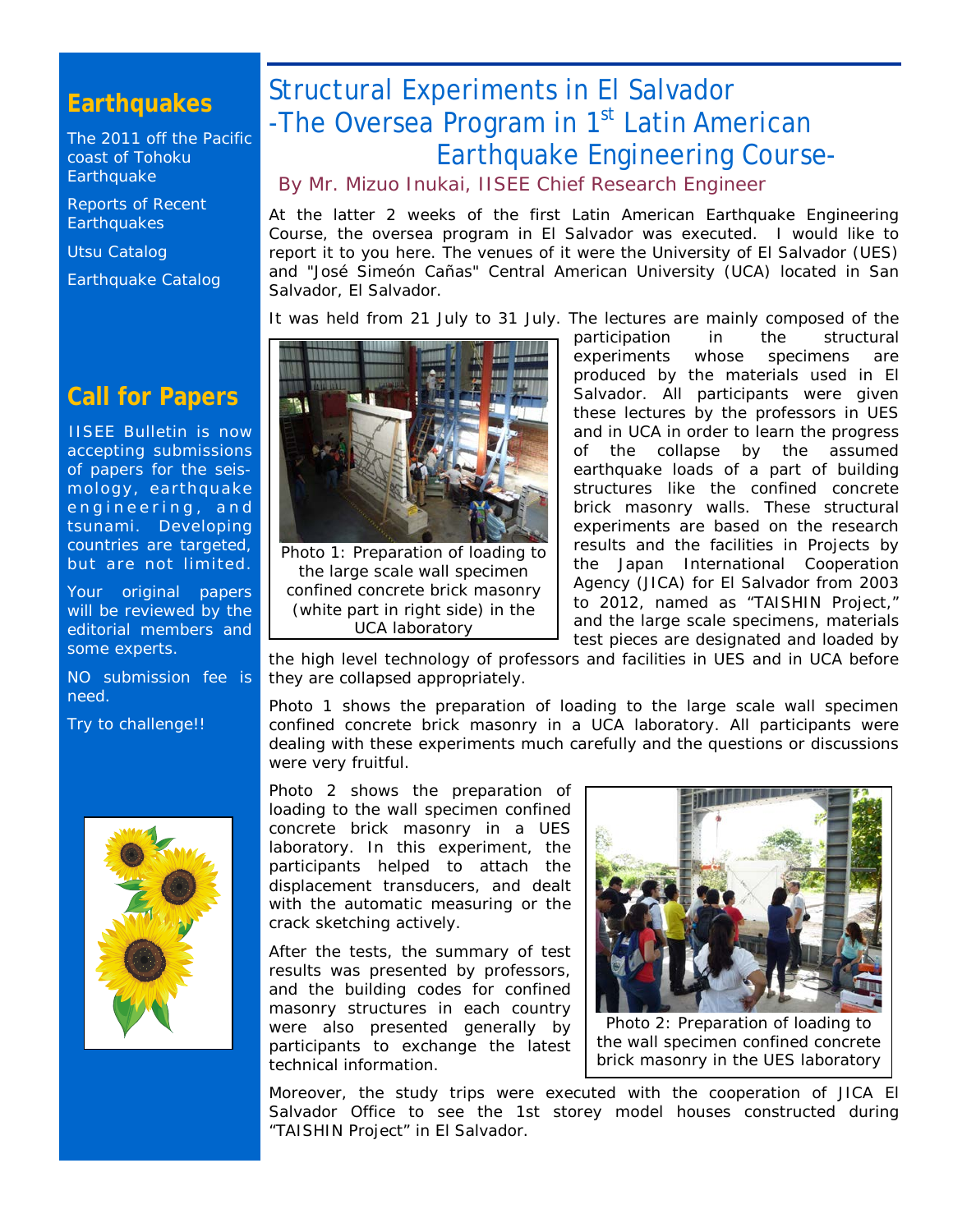

# 10<sup>th</sup> U.S. National Conference on Earthquake Engineering (NCEE) in Alaska

*By Dr. Toshihide Kashima, IISEE Senior Research Engineer*

I participated in the 10th U.S. National Conference on Earthquake Engineering (NCEE) in July, 2014. NCEE is a conference in the field of earthquake

Enjoy, Now

### **Contact Us**

The IISEE Newsletter is intended to act as a go-between for IISEE and ex-participants.

We encourage you to contribute a report and an article to this newsletter. Please let us know your current activities in your countries.

We also welcome your co-workers and friends to register our mailing list.

iiseenews@kenken.go.jp [http://iisee.kenken.go.jp](http://iisee.kenken.go.jp/)



(1987 Individual Course, Peru), Ernesto F. CRUZ (1989 Individula Course,

Chile), Juan Carlos Esquivel (1990-1991 Earthquake Engineering Course, Peru), Yavuz KAYA (2003-2004 Earthquake Engineering Course, Turkey), Ghazala Naeem (2007-2008 Earthquake Engineering Course, Pakistan), and Yefei REN (2011-2012 Earthquake Engineering Course, China) during the conference and could come into touch with their activities.

To meet ex-participants again is one of the things that give me the most enjoyment in such international engineering hosted every four years by the U.S. Earthquake Engineering Research Institute (EERI), and for this year, it was held in Anchorage on the 50th Anniversary of the Great Alaska Earthquake and Tsunami in 1964.

Nearly 800 papers were presented in the conference and I presented two papers in the oral sessions. As a result, fortunately I met and talked with seven ex-participants, Mehmet CELEBI (1975 Individual Course, Turkey), Jorge Fernando MENESES



Opening Ceremony

conferences. I will be in Istanbul to join the Second European Conference on Earthquake Engineering and Seismology at the time when this newsletter is issued. If you are at the conference in Istanbul, please say hello to me. I'm looking forward to seeing you over there!

# 11<sup>th</sup> Meeting of Asia Oceania Geosciences Society (AOGS) in Sapporo

#### *By Dr. Bunichiro Shibazaki & Dr. Yushiro Fujii of IISEE*

Dr. Shibazaki, Dr. Fujii and Mr. Mukunda (2013-2014 Seismology Course, Nepal) attended the 11th meeting of Asia Oceania Geosciences Society (AOGS) which was held from July 28 to August 1 in Sapporo, Hokkaido, Japan.

Dr. Shibazaki gave a presentation entitled "Modeling Slow Slips and Megathrust Seismic Slips off Tohoku Considering Low to High Speed Friction Behavior of the Shallow Plate Boundary."